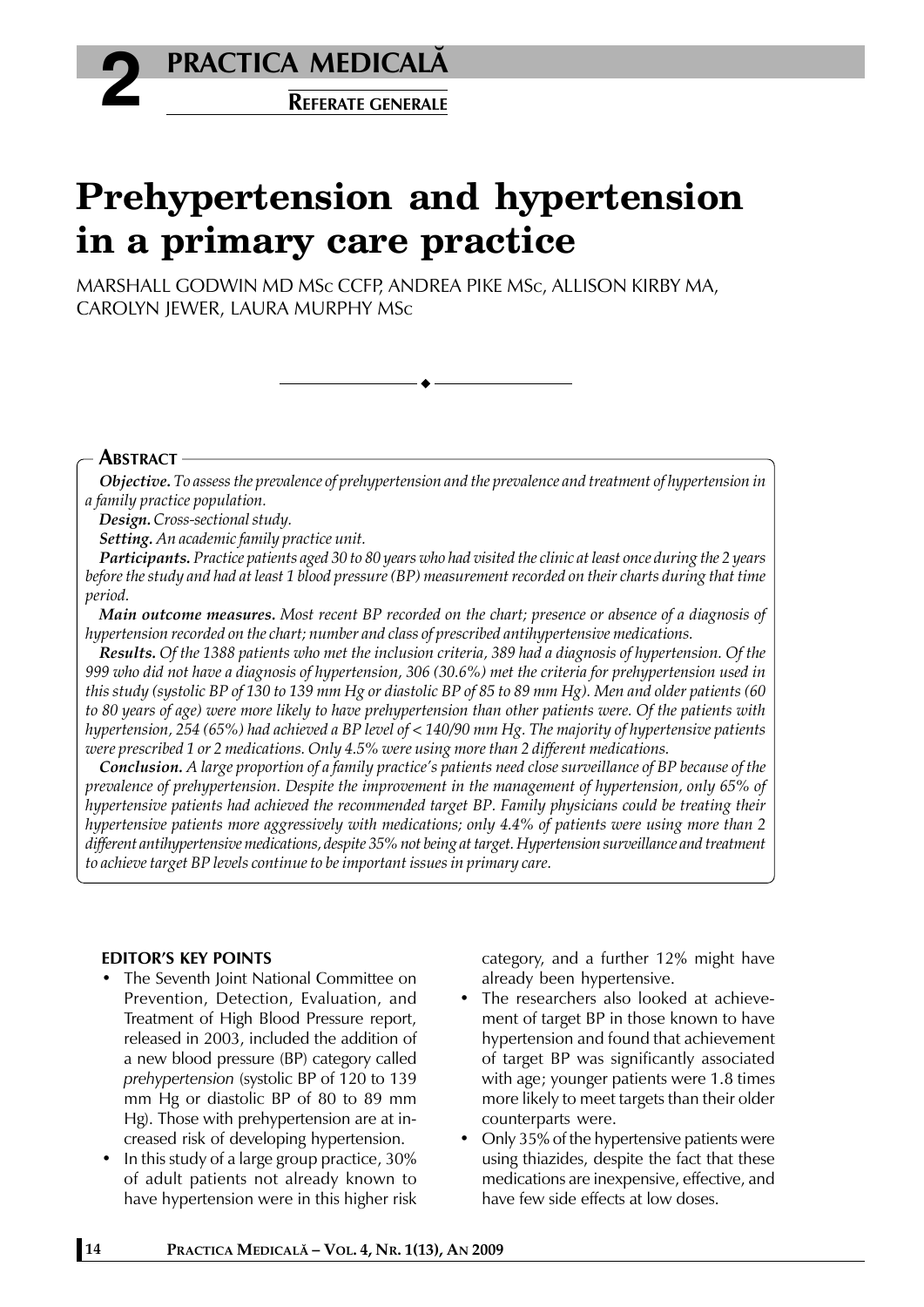**The positive relationship between blood**<br>pressure (BP) and cardiovascular risk<br>has been well documented. (1,2) This<br>correlation is noted in men and<br>women, younger and older adults, and<br>individuals from various ethnic and pressure (BP) and cardiovascular risk has been well documented. (1,2) This correlation is noted in men and women, younger and older adults, and individuals from various ethnic and racial backgrounds. (3-5) Worldwide, approximately 7.1 million deaths per year are attributable to hypertension – defined as a systolic BP of  $= 140$  mm Hg or a diastolic BP of  $= 90$  mm Hg. (6) This positive relationship has been shown to exist not only in those with high BP, but also in individuals with high-normal BP. (7)

The increased risk associated with high-normal pressures was the focus of the Seventh Joint National Committee on Prevention, Detection, Evaluation, and Treatment of High Blood Pressure (JNC 7). The JNC 7 report was released in May 20036 and included the addition of a BP category called *prehypertension* (systolic BP of 120 to 139 mm Hg or diastolic BP of 80 to 89 mm Hg). Now, individuals who were previously considered to have normal BP levels were placed in a category of prehypertension, implying increased risk. Persons with prehypertension have been shown to be at increased risk of developing hypertension. (6-10) A US study including more than 5000 patients found that those classified as prehypertensive were more likely to develop hypertension over the 50-year follow-up period, suffer a myocardial infarction, and develop coronary artery disease than those individuals in the healthy BP category. (8) The primary goal of the new classification system is to increase the awareness of those with prehypertension and to call for lifestyle modifications in persons with this increased risk. (6)

In a report of the Strong Heart Study, (10) the cardiovascular disease (CVD) outcomes in prehypertensive patients were compared with normotensive patients over a 12-year period. The hazard ratio for development of CVDwas 1.8 (95% confidence interval [CI] 1.28 to 2.54) for prehypertension compared with normotension. The study defined the prehypertension category as a systolic BP of 120 to 139 mm Hg or a diastolic BP of 80 to 89 mm Hg. In a larger study, (11) of 9000 patients – based on the National Health and Nutrition Examination Survey – 47% had hypertension, 33% had prehypertension, and 20% were normotensive. Patients were followed for 18 years. After controlling for other risk factors, only the upper end of prehypertension (systolic 130 to 139 mm Hg or diastolic 85 to 89 mm Hg) was significantly associated (hazard ratio 2.13, 95% CI 1.64 to 2.76) with increased risk

of CVD. For this reason, BP levels in the range of 130 to 139 mm Hg systolic and 85 to 89 mm Hg diastolic were categorized as prehypertension in our study.

Because the JNC 7 report suggested that prevention, screening, and treatment practices be based on this new criterion for prehypertension, it is necessary to document the prevalence and trends of this condition in the patient population. Although we do hasten to add that the Canadian Hypertension Education Program has not yet adopted *prehypertension* in their language or definitions; they continue to use the term *highnormal BP*.

There are other issues in the management of hypertension in primary care. Reports suggest (12-17) that the majority of known hypertensive patients fail to achieve the recommended BP targets. It is also known that many patients require 3 or 4 different medications6 in order to achieve target BP levels; however, many patients who are not at target BP levels continue to use only 1 or 2 medications.

The purpose of this chart abstraction research project was to answer several questions:

- 1. What is the prevalence of prehypertension in the adult population 30 to 80 years of age at the Family Practice Unit (FPU) at Memorial University of Newfoundland in St John's?
- 2. How does the prevalence of prehypertension differ by age and sex?
- 3. What proportion of the audited population has a diagnosis of hypertension recorded on the chart?
- 4. What proportion of patients with hypertension had a BP level of < 140/90 mm Hg the last time their BP measurements were recorded on their charts?
- 5. How many antihypertensive medications are patients with hypertension taking?  $\square$

#### **METHODS**

The FPU at the Health Science Centre in St John's, Nfld, is an academic teaching unit in the Discipline of Family Medicine. As with most teaching family practices located in a university setting, the FPU patient population is likely skewed toward higher levels of education and greater socioeconomic status. Using the billing database, we identified 3112 registered patients between the ages of 30 and 80 years; 1879 (60.4%) had been seen within the previous 2 years. Of those who had been seen, 1388 (73.9%) had at least 1 BP measurement recorded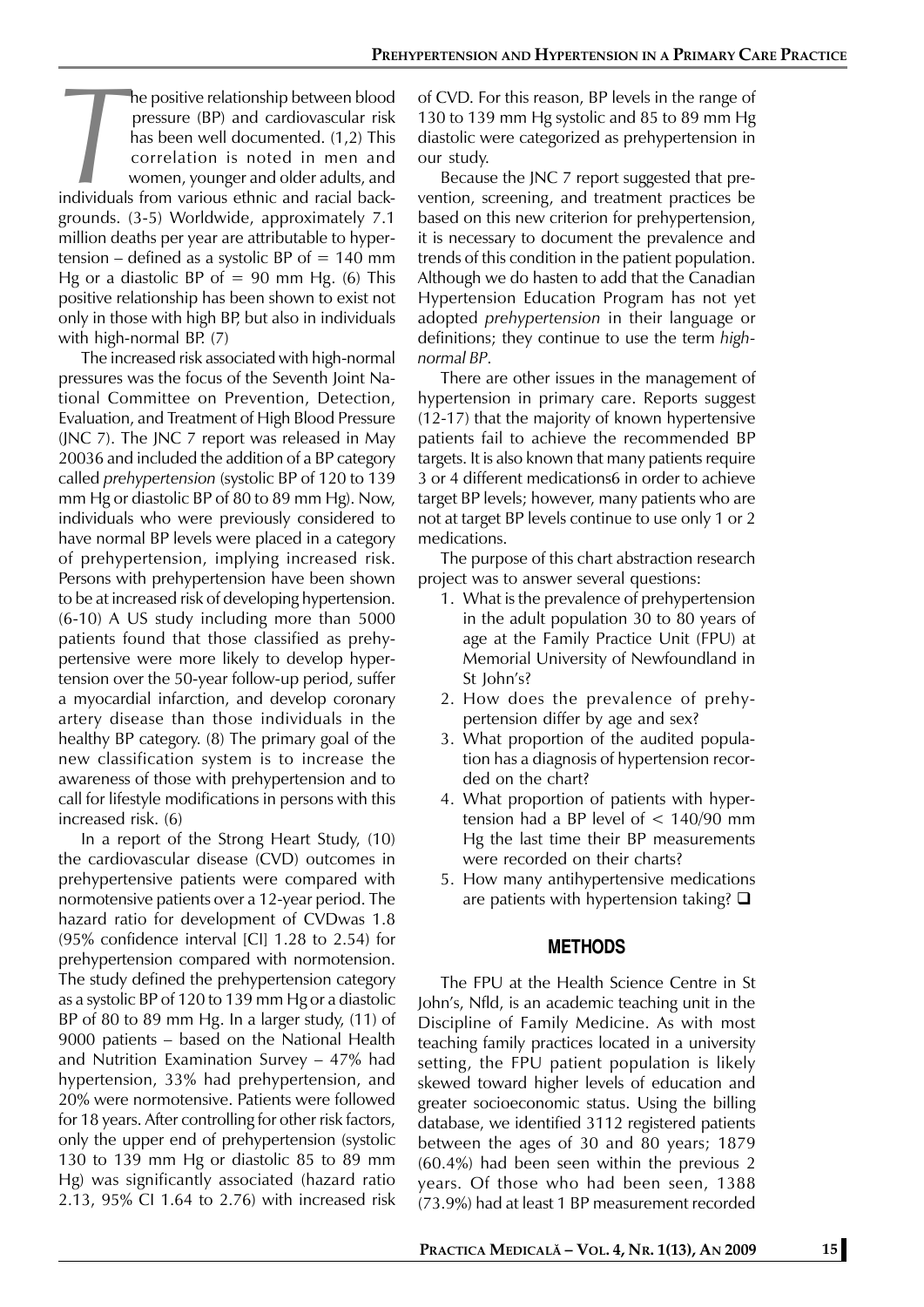on their charts; these 1388 adults aged 30 to 80 years who had been in for at least 1 visit within the previous 2 years (up to December 2006) and who had at least 1 BP measurement recorded on their paper charts were used as our study sample.

The charts of these 1388 patients were reviewed by trained master's-level research assistants to identify and abstract the following information: chart number, age, sex, number of BP measurements recorded in the past 2 years, last BP measurement recorded, date of last recorded BP measurement, highest recorded BP measurement, lowest recorded BP measurement, whether or not the patient had a diagnosis of hypertension recorded on the chart, the number of BP medications prescribed to the patient, and classes of BP medications (angiotensin-converting enzyme inhibitors, b-blockers, calcium channel blockers, thiazide diuretics, or angiotensin receptor blockers) prescribed to the patient. The cumulative patient profile, progress notes, consultant's letters, and hospital discharge summaries were reviewed to abstract these data.

We did not assess interrater reliability, but the chart abstracters were all trained by the same family physician familiar with the chart structure; and periodic review of the abstracted data was conducted.

The study was given ethics approval by the Human Investigation Committee at Memorial University.  $\square$ 

# **RESULTS**

Of the 1388 patients in the study population, 847 (61%) were female and 548 (39%) were male. The average patient age was 54 years (standard deviation 13 years). For purposes of analysis, we divided the patient population into those with a diagnosis of hypertension recorded in their chart ( $n = 389$ ) and those without a diagnosis of hypertension recorded ( $n = 999$ ). Details of these 2 groups can be found in Tables 1 and 2. Assessment of the prevalence of prehypertension was based on those without a diagnosis of hypertension.  $\square$ 

### **PREHYPERTENSION**

Of the 999 patients without a diagnosis of hypertension, 306 (30.6%) had a BP measurement that was in the prehypertensive range (either systolic 130 to 139 mm Hg or diastolic 85 to 89 mm Hg); therefore, based on our current understanding of the risk of various levels of BP, nearly one-third of

those previously considered to have "normal" BP levels are at increased risk for CVD. Among those with prehypertensive levels of BP, 60% had systolic pressures only in the prehypertensive range, 25% had diastolic pressures only in the prehypertensive range, and 15% had both.

#### **Table 1. Blood pressure (BP) levels in patients without a diagnosis of hypertension recorded on their charts: N = 999.**

| <b>CHART RECORDINGS</b>               | NO. OF              |  |
|---------------------------------------|---------------------|--|
|                                       | <b>PATIENTS (%)</b> |  |
| No of BP measurements in the past 2 y |                     |  |
|                                       | 344 (34.4)          |  |
| $\bullet$ 2 to 5                      | 521 (52.2)          |  |
| • 6 or more                           | 134 (13.4)          |  |
| Systolic BP                           |                     |  |
| • Normal $(< 130$ mm Hg)              | 648 (64.9)          |  |
| • Prehypertension                     | 230 (23)            |  |
| (130 to 139 mm Hg)                    |                     |  |
| • Hypertension (< 140 mm Hg)          | 121 (12.1)          |  |
| Diastolic BP                          |                     |  |
| • Normal (< 85 mm Hg)                 | 808 (80.9)          |  |
| • Prehypertension                     | 121 (12.1)          |  |
| (85 to 89 mm Hg)                      |                     |  |
| • Hypertension (< 90 mm Hg)           | 70 (7)              |  |
| Any prehypertension                   | 306 (30.6)          |  |
| (either 130 to 139 mm Hg              |                     |  |
| systolic or 85 to 89 mm Hq            |                     |  |
| diastolic)                            |                     |  |

| Table 2. Details of patients with a diagnosis of   |
|----------------------------------------------------|
| hypertension recorded on their charts: $N = 389$ . |

| <b>CHART RECORDINGS</b>                           | NO. OF       |  |
|---------------------------------------------------|--------------|--|
|                                                   | PATIENTS (%) |  |
| No. of BP measurements in the past 2 y            |              |  |
| • 0                                               | 1(0.1)       |  |
| • 1                                               | 17(4.4)      |  |
| $\bullet$ 2 to 5                                  | 148 (38.1)   |  |
| • 6 or more                                       | 223 (57.4)   |  |
| Achievement of target                             |              |  |
| • Systolic at target (<140 mm Hg)                 | 271 (69.7)   |  |
| • Diastolic at target                             | 341 (87.7)   |  |
| $(< 90$ mm Hg)                                    |              |  |
| · Both at target                                  | 254 (65.3)   |  |
| No. of BP medications                             |              |  |
| $\cdot 0$                                         | 63 (16.2)    |  |
| $\mathbf{1}$                                      | 202 (51.9)   |  |
| $\cdot$ 2                                         | 107 (27.5)   |  |
| • 3 or more                                       | 17(4.4)      |  |
| Type of BP medications                            |              |  |
| • Thiazides                                       | 137 (35.2)   |  |
| $\bullet$ ACEI                                    | 188 (48.3)   |  |
| $\bullet$ ARB                                     | 35(9)        |  |
| $\bullet$ BB                                      | 76 (19.5)    |  |
| $\cdot$ CCB                                       | 37 (9.5)     |  |
| ACEI - angiotensin-converting enzyme inhibitor,   |              |  |
| ARB - angiotensin receptor blocker,               |              |  |
| $BB - \beta$ -blocker, BP – blood pressure, CCB – |              |  |
| calcium channel blocker.                          |              |  |

Using  $\chi^2$  analysis, we found that prehypertension was significantly more common among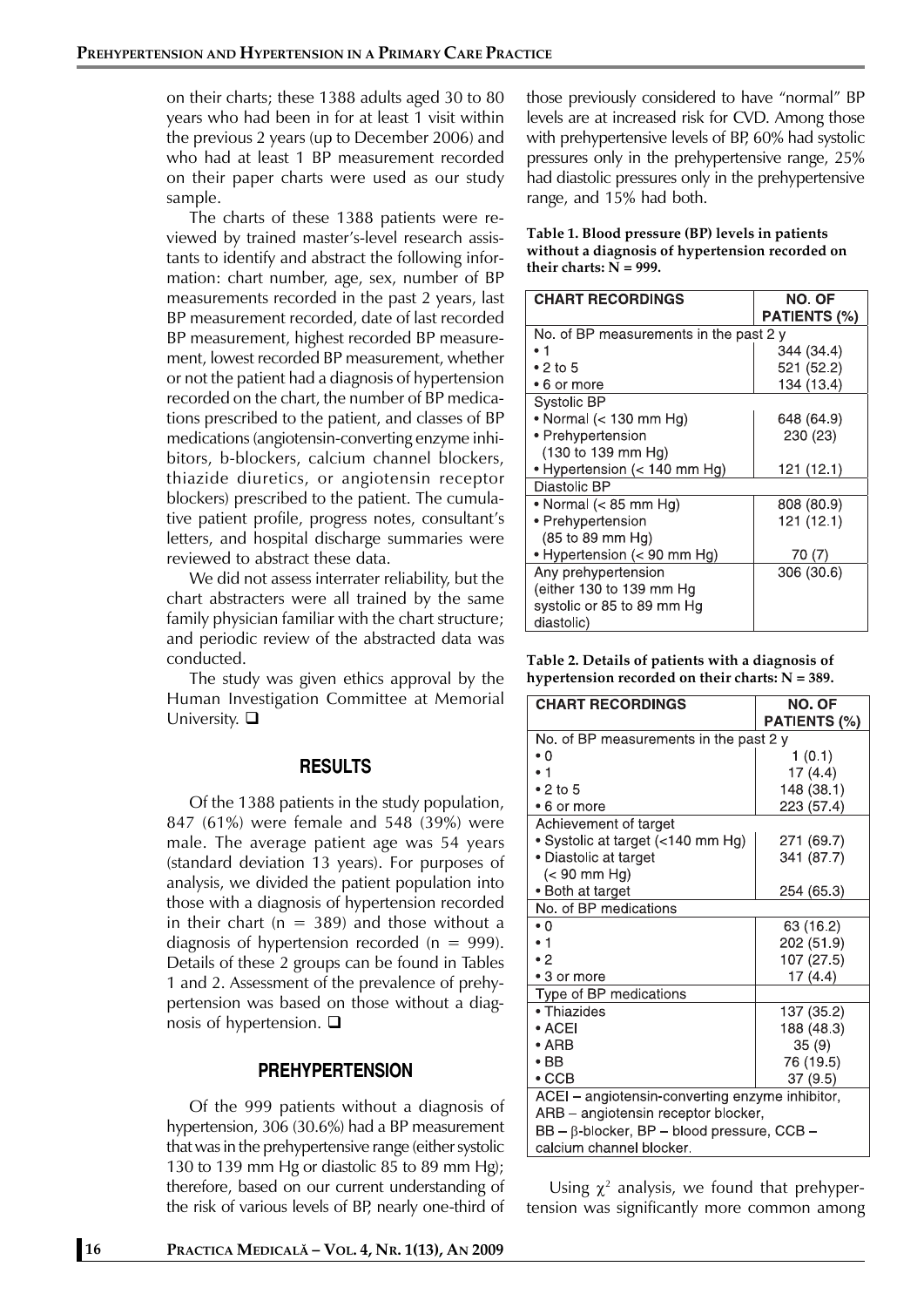men (35.4%) than women (27.8%) (odds ratio [OR] 1.27, 95% CI 1.06 to 1.53, *P* = .014) and more common among older patients aged 60 to 80 years (35.6%) than among their younger counterparts aged 30 to 59 years (28.8%) (OR 1.1, 95% CI 1.01 to 1.22, *P* = .041). These relationships held under logistic regression, although the *P* value for age increased to .059.  $\Box$ 

#### **HYPERTENSION**

Of the 1388 patients in the current study, 389 (28%) had a documented diagnosis of hypertension. Of those with hypertension, 254 (65%) were meeting both systolic and diastolic targets (BP reading of <140/90 mm Hg), as evidenced by the most recent BP recordings on their charts. The majority of patients in this sample were using 1 or 2 drugs (79.4%). Only 4.4% were using more than 2 drugs and 16.2% were not taking any medications. No significant association was found between number of drugs and BP control.

Logistic regression analysis was used to determine the independent effects of sex, age, and the number and class of BP medications on achievement of target BP levels. Achievement of target BP was significantly associated with age; younger patients were 1.8 times more likely (OR 1.8, 95% CI 1.1 to 2.8,  $P = .015$ ) to meet targets (72%) meeting target BP measurements) than their older counterparts (61% meeting target BP measurements).

Patient sex, number of BP medications, and class of BP medication were not significantly associated with achieving target BP levels in this population.  $\Box$ 

#### **DISCUSSION**

This is a study of a single group practice in a single city. The results provide one picture of the situation with BP identification, treatment, and control in primary care. What does it contribute to our current knowledge?

Of patients who are not already known to have hypertension, 30% are in a higher risk category called prehypertension and a further 12% or so actually have elevated BP, which might indicate that hypertension is already present. This implies that 40% to 50% of theadult population in this practice, who are not already diagnosed with hypertension, need close surveillance to ensure that they are treated as early as possible if sustained hypertension were to develop. It is probable that hypertension will develop; in one study, (18) two-thirds of patients with prehypertension had developed hypertension within 4 years. There is some evidence in the literature that treatment of prehypertension will decrease the rate of progression to frank hypertension. (9)

In those patients with an existing diagnosis of hypertension, 65% were at target. This is higher than in many reported studies, which often claim a target achievement rate of only 20% to 40%; however, we did not collect comorbidity data and those patients with diabetes would need a lower target than the 140/90 mm Hg that was used in this study. Hence, our target achievement rate might not be as good for patients with diabetes. The ideal target achievement rate is, of course, 100% – and we are definitely far from that. There is evidence in the literature that for many hypertensive patients to achieve target BP levels they need to be taking 3 or 4 different antihypertensive medications. (6) Only 4.4% of our hypertensive patients were taking more than 2 medications for their BP, yet at least 35% were not at target. This fits with the lack of intensive treatment of hypertension by family physicians that has also been reported elsewhere. (12-17) A final point of interest is that only 35% of our hypertensive patients used thiazides, despite the fact that they are inexpensive, effective, and have few side effects at low doses.  $\Box$ 

#### **LIMITATIONS**

Cross-sectional studies based on abstraction of data from paper charts will always have certain limitations. Our study is based on a single clinic. While we doubt that we are different from many other practices in Canada, this must be considered when interrupting the data. One-third of patients labeled with prehypertension had only 1 BP measurement recorded on their charts in the past 2 years. It is perhaps more appropriate to label them as having a BP level in the prehypertension range than to say they truly have prehypertension, as it might not be persistent if measured several times. Legibility of written charts and having data abstracted by various reviewers, even if they did follow a consistent methodology, are also potential sources of inaccuracy.  $\square$ 

#### **CONCLUSION**

In a family practice population, we found that 30% of adult patients who do not have a diagnosis of hypertension have prehypertension (130 to 139 mm Hg systolic or 85 to 89 mm Hg diastolic). In patients known to have hypertension, 65%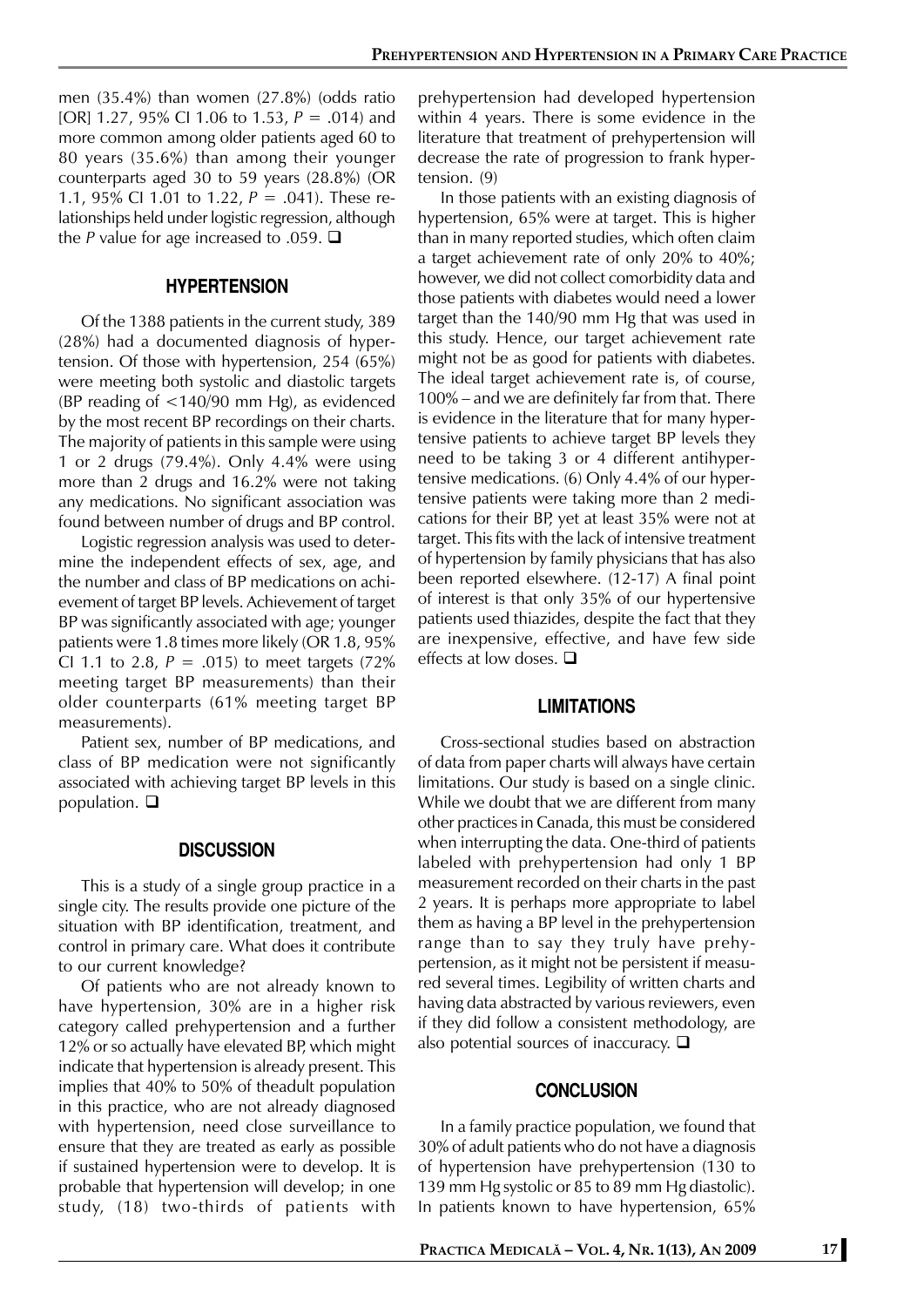were at target (<140/90 mm Hg). A large proportion of the population in a family practice need close surveillance of BP levels because of the prevalence of prehypertension. Management of hypertension appears to be better than previously reported, but there remains much room for improvement. Family physicians could be treating their hypertensive patients more aggressively with medications; only 4.4% of patients were using more than 2 different antihypertensive medications, despite 35% not being at target BP levels. Hypertension surveillance and treatment to achieve target BP levels continue to be important issues in primary care.  $\square$ 

**Dr Godwin** is a Professor of Family Medicine at Memorial University of Newfoundland in St John's. Ms Pike and Ms Kirby are research assistants at the Primary Healthcare Research Unit at Memorial University of Newfoundland. **Ms Jewer** is a third-year medical student and Ms Murphy is a medical student at Memorial University of Newfoundland*.*

#### Acknowledgment

We thank the physicians and staff of the Family Practice Unit at the Memorial University of Newfoundland Health Sciences Centre in St John's for their help and cooperation conducting the research. We especially thank **Ms Barbara Morrisse**y for providing the patient population list. **Contributors** 

**Dr Godwin** contributed to concept and design of the study; analysis and interpretation of data; and preparation of the article for submission*.* **Ms Pike** contributed to concept and design of the study; acquisition, analysis, and interpretation of data; and preparation of the article for submission. **Ms Kirby, Ms Jewer,** and **Ms Murphy** contributed to concept and design of the study; acquisition of data; and preparation of the article for submission.

Competing interests None declared

Correspondence

**Dr Marshall Godwin,** Memorial University of Newfoundland, Health Sciences Centre, Room 1776, 300 Prince Phillip Dr, St John's, NL A1B 3V6; telephone 709 777-8373; fax 709 777-6118; e-mail godwinm@mun.ca

# **REFERENCES**

- **1. Ezzati M, Lopez AD, Rodgers A, Vander Hoorn S, Murray CJ** – Comparative Risk Assessment Collaborating Group. Selected major risk factors and global and regional burden of disease. *Lancet* 2002; 360 (9343): 1347-60.
- **2. Wong ND, Thakral G, Franklin SS, L'Italien GJ, Jacobs MJ, Whyte JL et al** – Preventing heart disease by controlling hypertension: impact of hypertensive subtype, stage, age, and sex. *Am Heart J* 2003; 145(5): 888-95.
- **3. Sytkowski PA, D'Agostino RB, Belanger AJ, Kannel WB** – Secular trends in long-term sustained hypertension, long-term treatment, and cardiovascular mortality. The Framingham Heart Study 1950 to 1990. *Circulation* 1996; 93(4): 697- 703.
- **4. Kannel WB** Blood pressure as a cardiovascular risk factor: prevention and treatment. *JAMA* 1996; 275(20): 1571-6.
- **5. Kannel WB** Risk stratification in hypertension: new insights from the Framingham Study. *Am J Hypertens* 2000; 13(1 Pt 2): 3S-10S.
- **6. Chobanian AV, Bakris GL, Black HR, Cushman WC, Green LA, Izzo JL Jr et al** – Seventh report of the Joint National Committee on Prevention, Detection, Evaluation, and Treatment of High Blood

Pressure. *Hypertension* 2003; 42(6): 1206- 52. Epub 2003 Dec 1.

- **7. Vasan RS, Larson MG, Leip EP, Evans JC, O'Donnell CJ, Kannel WB et al** – Impact of high-normal blood pressure on the risk of cardiovascular disease. *N Engl J Med* 2001; 345(18): 1291-7.
- **8. Qureshi AI, Suri MF, Kirmani JF, Divani AA, Mohammad Y** – Is prehypertension a risk factor for cardiovascular diseases? *Stroke* 2005; 36(9): 1859-63. Epub 2005 Aug 4.
- **9. Ogden LG, He J, Lydick E, Whelton PK** Long-term absolute benefit of lowering blood pressure in hypertensive patients according to the JNC VI risk stratification. *Hypertension* 2000; 35(2): 539-43.
- **10. Zhang Y, Lee ET, Devereux RB, Yeh J, Best LG, Fabsitz RR et al** – Prehypertension, diabetes, and cardiovascular disease risk in a populationbased sample: the Strong Heart Study. *Hypertension* 2006; 47(3): 410-4. Epub 2006 Jan 30.
- **11. Liszka HA, Mainous AG 3rd, King DE, Everett CJ, Egan BM** – Prehypertension and cardiovascular morbidity. *Ann Fam Med* 2005; 3(4): 294–9.
- **12. Khan N, Chockalingam A, Campbell NR** – Lack of control of high blood pressure and treatment recommendations in Canada. *Can J Cardiol* 2002; 18(6): 657-61.
- **13. Borzecki AM, Wong AT, Hickey EC, Ash AS, Berlowitz DR** – Hypertension control: how well are we doing? *Arch Int Med* 2003; 163(22): 2705-11.
- **14. Fagard RH, Van den Enden M** Treatment and blood pressure control in isolated systolic hypertension vs diastolic hypertension in primary care. *J Hum Hypertens* 2003; 17(10): 681–7.
- **15. Grandi AM, Maresca AM, Sessa A, Stella R, Ponti D, Barlocco E et al** – Longitudinal study on hypertension control in primary care: the Insubria study. *Am J Hypertens* 2006; 19(2): 140–5.
- **16. Ferrari P, Hess L, Pechere-Bertschi A, Muggli F, Burnier M** – Reasons for not intensifying antihypertensive treatment (RIAT): a primary care antihypertensive intervention study. *J Hypertens* 2004; 22(6): 1221–9.
- **17. Hyman DJ, Pavlik VM** Self-reported hypertension treatment practices among primary care physicians: blood pressure thresholds, drug choices, and the role of guidelines and evidence-based medicine. *Arch Intern Med* 2000; 160(15): 2281-6.
- **18. Julius S, Nesbitt SD, Egan BM, Weber MA, Michelson EL, Kaciroti N et al** – Feasibility of treating prehypertension with an angiotensin-receptor blocker. *N Engl J Med* 2006; 354(16): 1685-97. Epub 2006 Mar 14.

"Originally published in English and reprinted by permission of Canadian Family Physician".